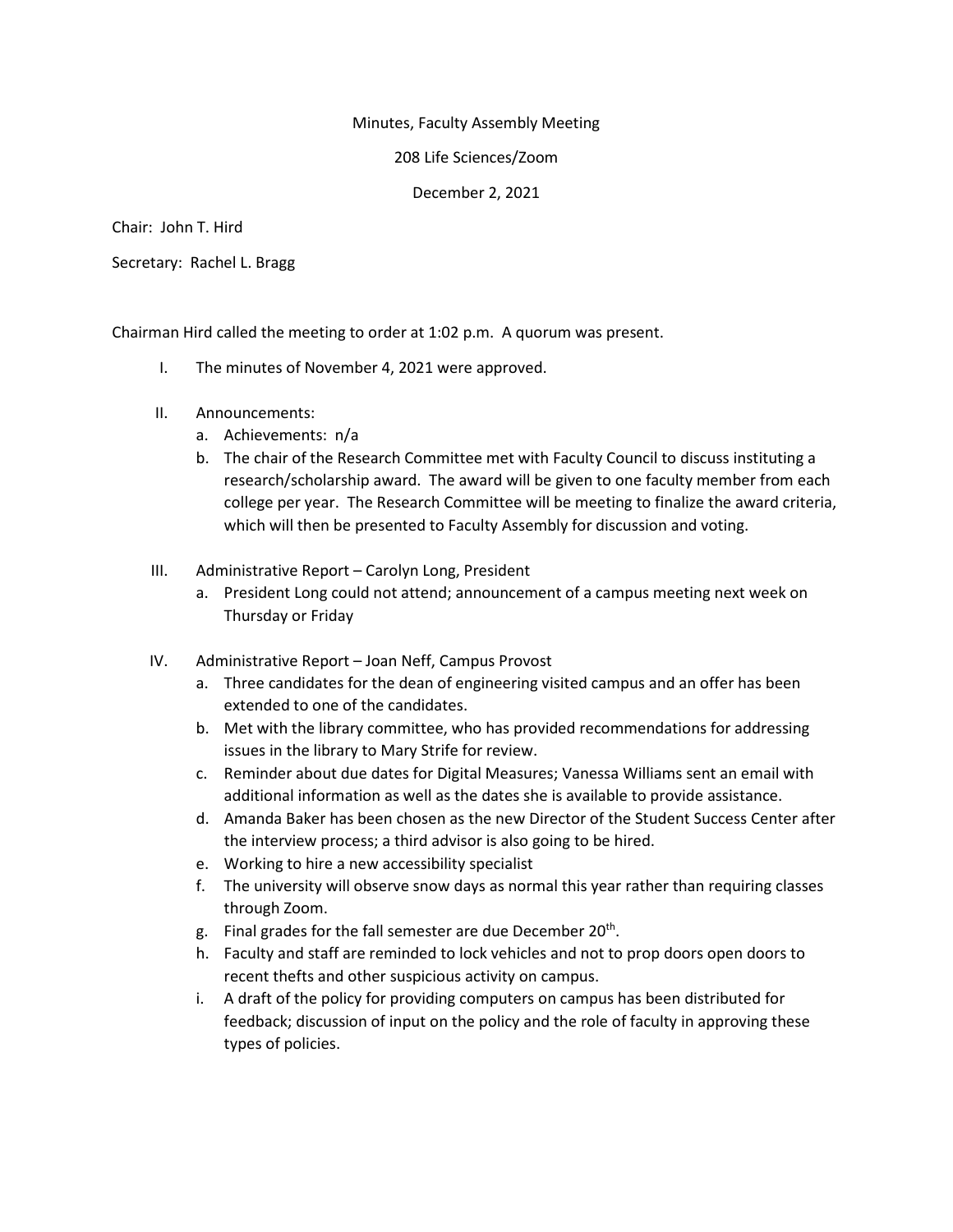- V. Chair Report John T. Hird
	- a. Requests typically sent to Barb Boyd should now be sent to the Tech Registrar general email account, [Tech-Registrar-Records@mail.wvu.edu,](mailto:Tech-Registrar-Records@mail.wvu.edu) to prepare for her retirement and the subsequent transition in January.
- VI. ACF Report Asad Davari
	- a. No report at this time; meeting is scheduled for later in the month.
- VII. Committee Reports
	- a. Faculty Senate Asad Davari
		- i. At the November meeting, President Gee clarified his role with the University of Austin is only advisory in nature.
		- ii. Provost Reed discussed academic transformation, noting 15 programs have been approved for discontinuance.
		- iii. A raise for faculty was briefly discussed during the Executive Committee meeting but there are no definite plans.
		- iv. The resolution for a vote of no confidence was also presented during the Executive Committee meeting; faculty are encouraged to provide comments to the Tech senators prior to the Monday Faculty Senate meeting when the resolution is scheduled to be voted on.
	- b. Library Committee Doug Terry
		- i. The committee met with the Provost, facilities, and library staff to discuss concerns related to noise, security of materials, and the lack of physical materials.
		- ii. To address the noise concerns, signs will be posted identifying quite hours and those hours will be enforced by library staff.
		- iii. The main campus is going to be contacted regarding the lack of security gates to explore funding possibilities.
		- iv. The resolution on the lack of materials, particularly in the humanities, is still in process; the librarians are willing to help faculty members obtain books and materials for their classes.
- VIII. Agenda
	- a. Approval of December Graduates
		- i. Two students from Sports Studies, a Psychology student, two Criminal Justice Students, and a Public Administration student were removed from the list.
		- ii. Motion to approve with changes identified; December graduates approved.
	- b. Election to Fill Chair-Elect Vacancy
		- i. Motion to accept nominees
		- ii. Nominees: Cynthia Hall and Cortney Barko
		- iii. Election results: Cortney Barko elected to position of Chair-Elect.
- IX. New Business: n/a